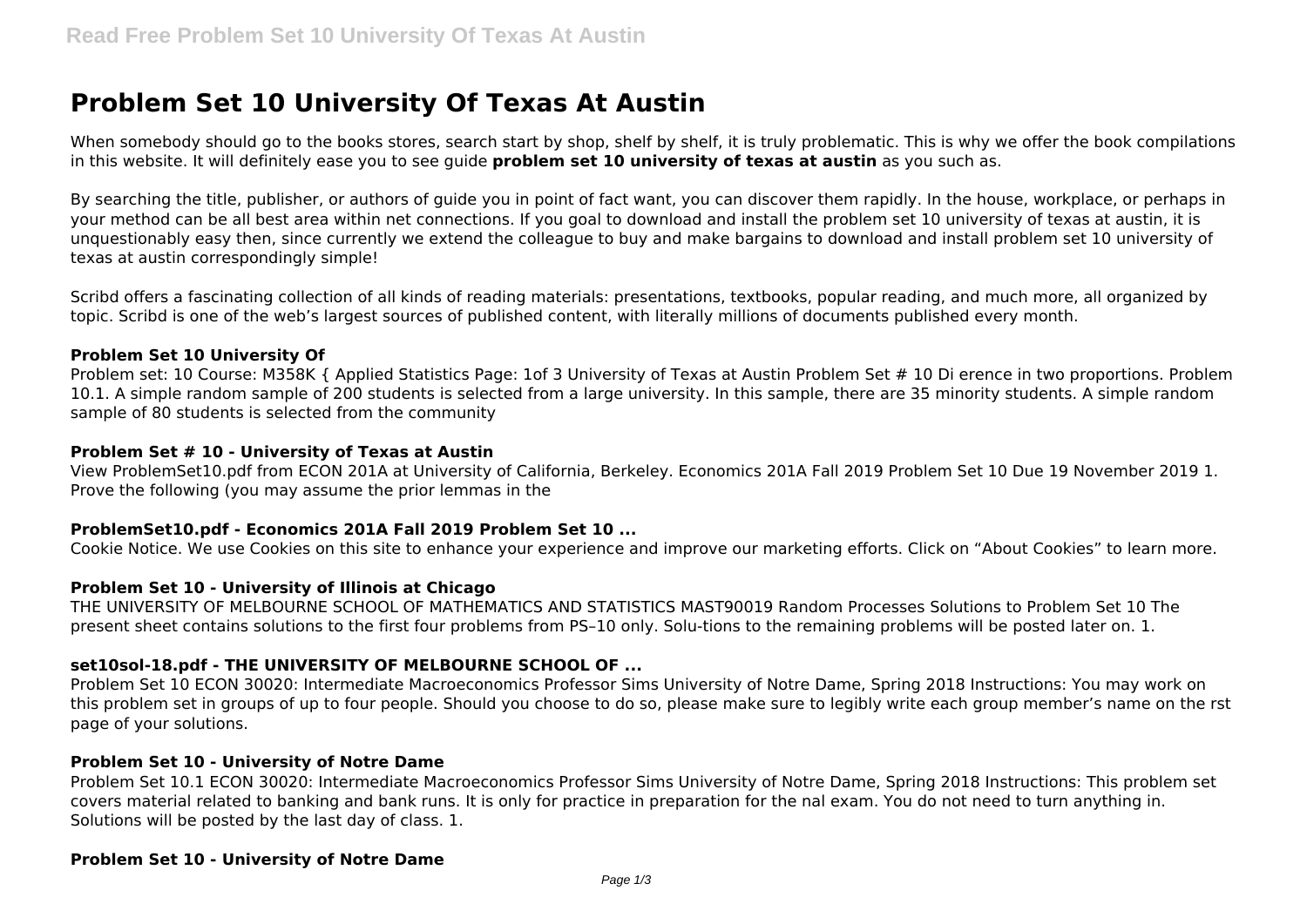Studying CSE 1729 Introduction to Principles of Programming at University of Connecticut? On StuDocu you find all the study guides, past exams and lecture notes for this course. Sign in ... Problem-set-10 - Problem set 10 for Fall 2017-1 Pages: 3 year: 2017/2018. 3 pages. 2017/2018-1. Problemset-05 - Problem Set #5 Practice-3 Pages: 3 year ...

## **CSE 1729 Introduction to Principles of Programming - StuDocu**

9.1: Vectors in 2-Space and 3-Space: Problem Set: p.360: 9.2: Inner Product (Dot Product) Problem Set: p.367: 9.3: Vector Product (Cross Product) Problem Set: p.374

## **Solutions to Advanced Engineering Mathematics ...**

Learn 10 strategies for better time management, including knowing how to spend your time, setting priorities, using planning tools, getting organized, scheduling, delegating, and avoiding procrastinating, wasting time, and multitasking.

## **Time Management: 10 Strategies for ... - University of Georgia**

A University of Houston researcher is reporting that the brains of older women with Type 2 diabetes do not use as much oxygenated blood as those who don't have the disease. The research is the first to point to changes in blood use in the brain as the primary reason for diabetes-related deficits in motor function.

### **University of Houston**

This problem set is designed to increase students' knowledge of sexually transmitted diseases (STDs). It identifies the most common contemporary sexually transmitted diseases and describes their symptoms, modes of transmission, and treatment. Instructions: The following problems have multiple choice answers. Correct answers are reinforced with ...

### **Sexually Transmitted Diseases Problem Set**

5-2 Problem Set-Chapters 9 & 10. Module 5 Homework. University. Southern New Hampshire University. Course. Financial Accounting (ACC201) Uploaded by. Jennifer Breshears. Academic year. 2019/2020. Helpful? 12 0. ... Covering Majority Of The Exam Accounting 201A Formula Sheet All Practice Set Solutions FA Midterm Notes Accounting Final 3-2 ...

### **5-2 Problem Set-Chapters 9 & 10 - ACC201 - SNHU - StuDocu**

Blood Types Problem Set This problem set is based on questions received from real people who have real questions about their parents or about the father of their child or grandchild. In an attempt to answer these interesting questions, we will learn about the inheritance of blood types and Rh factors. Compare your answers with Professor Hallick's.

### **Human Reproduction Problem Set - Biology**

University of California Berkeley Problem Set 10 HW 10.1 1. Scanned by CamScanner. Scanned by CamScanner. HW 10.2 2. Scanned by CamScanner. HW 10.3 3. Scanned by CamScanner. HW 10.4 4. Scanned by CamScanner. P-67.1 For each of the following length-IO signals, use frequency sampling of the DTFT to

# **EE 20 Department of Electrical Engineering and Computer ...**

Econ 1, Fall 2010 Problem Set 1 Solutions University of California, Berkeley Page 1 of 10 Problem Set #1 Solutions 1. Explain whether or not, why, and how the following items are included in the calculation of GDP: a. Increases in business inventories. Increases in business inventories are